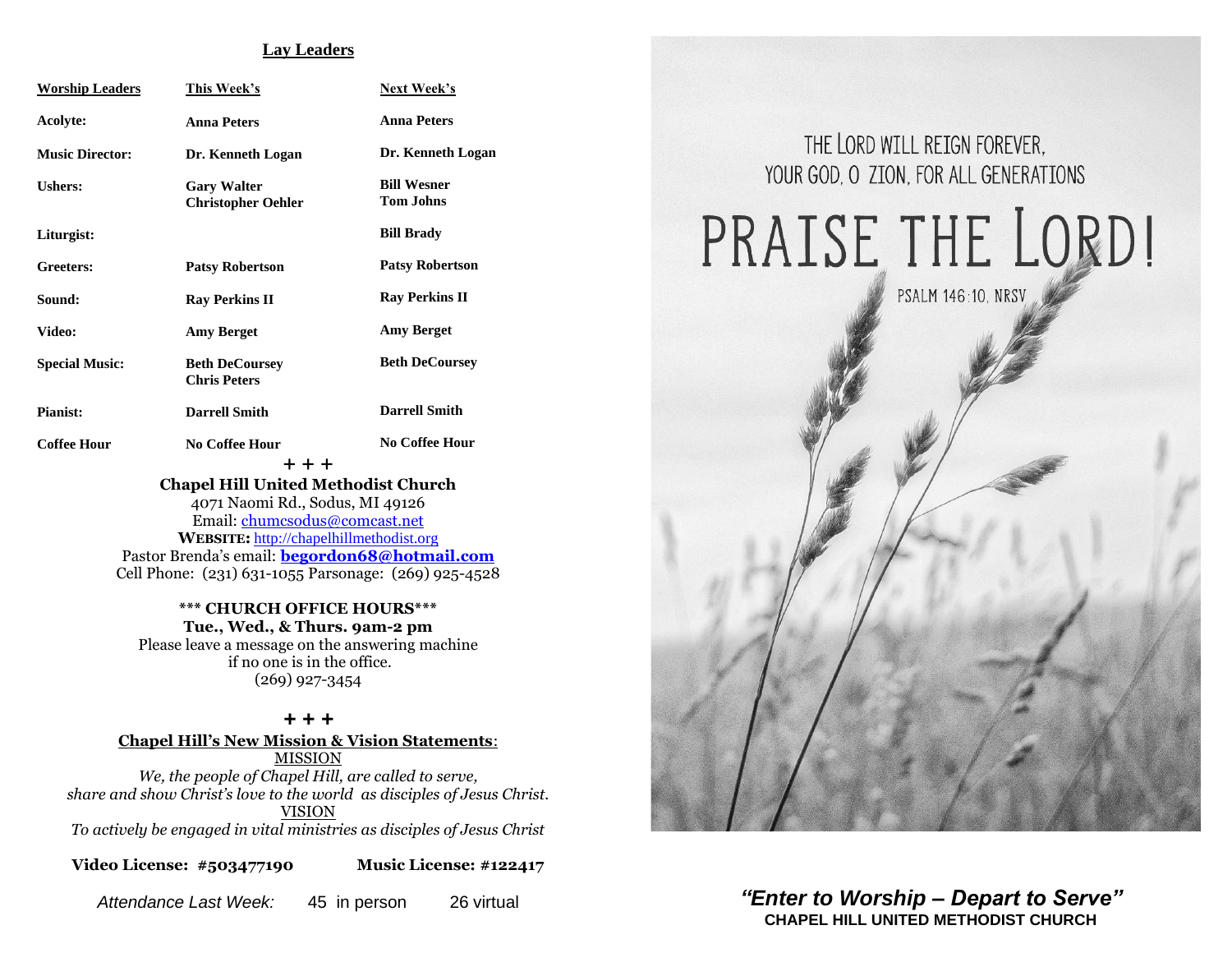## *We are so HAPPY you are attending worship service today! Please sign the Friendship Book found in the pews.*

PRAISE SERVICE September 12, 2021, 10:30 AM All of Us Ministers Pastor Brenda Gordon

| <b>Personal Prayer Request</b>       |                                                                                                                                                                            | Pastor Brenda Gordon                                                             |  |  |
|--------------------------------------|----------------------------------------------------------------------------------------------------------------------------------------------------------------------------|----------------------------------------------------------------------------------|--|--|
| <b>Welcome and Announcements</b>     |                                                                                                                                                                            |                                                                                  |  |  |
|                                      | *Prelude & Bringing in the Light                                                                                                                                           | Darrell Smith                                                                    |  |  |
| Hymn Sing                            | "Count Your Blessings" vs. 1, 3, 4<br>"Blessed Assurance" vs. 1 & 3<br>"Come Thou Fount" vs. 1<br>"Now Thank We All Our God" vs. 1 & 2<br>"How Great Thou Art" vs. 1, 2, 3 | On Screen<br><b>UMH 369</b><br><b>UMH 400</b><br><b>UMH 102</b><br><b>UMH 77</b> |  |  |
| Joys and Concerns                    |                                                                                                                                                                            | Pastor Brenda Gordon                                                             |  |  |
| Morning Prayer and The Lord's Prayer |                                                                                                                                                                            |                                                                                  |  |  |
| <b>Words of Blessing</b>             |                                                                                                                                                                            | <b>Beth DeCoursey</b>                                                            |  |  |
| <b>Special Music</b>                 |                                                                                                                                                                            | <b>Beth DeCoursey</b>                                                            |  |  |
| <b>Hymn</b>                          | "Hymn of Promise"                                                                                                                                                          | <b>UMH 707</b>                                                                   |  |  |
| Words of Blessing                    |                                                                                                                                                                            | <b>Chris Peters</b>                                                              |  |  |
| <b>Special Music</b>                 |                                                                                                                                                                            | <b>Chris Peters</b>                                                              |  |  |
| Hymn                                 | "A Song of Peace"                                                                                                                                                          | <b>HFG 682</b>                                                                   |  |  |
| *Benediction                         |                                                                                                                                                                            | <b>Chris Peters</b>                                                              |  |  |
| Postlude                             |                                                                                                                                                                            | Darrell Smith                                                                    |  |  |

#### + + +

**UMH = UNITED METHODIST HYMNAL (BLUE); TFWS= THE FAITH WE SING (BLACK); WORSHIP & SONG (ON SCREEN)**; **HFG (Brown) Hymns for the Family of God** 

\*Please stand if comfortably able.

## **FAMILY CARES & CONCERNS WEEKLY PRAYER LIST:**

Shirley McLaughlin; Barb Johns; Robert Dunbar; Elizabeth Sapp; Paul & Maureen Paulin on the death of their daughter Karen Grostick; Myron & Maudy Williams; Louise Grosse; Elva & Vern Fisher; Ruth Shuler; Michelle Dibbet; Judy Walter; Delores Rogalski (Wally Bennett's cousin); George & Virginia Skibbe; Lillian Ferguson.

## **KEEP IN OUR PRAYERS:**

Lily Mullen; Liz Burkhard; Nathan Lambrecht; Betty Arnt; Tyler Shindeldecker; Helen Case; Don & Norma Goldner; Ed McKenzie; Graydon Pope; Beth & Mike DeCoursey; Isaac Weir; Doris Moore; Bill Teichman; Calvin Prillwitz; COVID 19; Charlie Cantrell and Family; Dave & Sharon Henderson; Sandra Starnes; Bonnie Saurbier; Sandy Young; Jean Rakauski, Mary Betz, United States Military and their families, The United Methodist Church; Our Government; victims of violence; individuals and families of those with addictions; people with special needs and those with mental health issues and their families.

**FOR PRAYER CHAIN REQUESTS: PLEASE CONTACT THE OFFICE DURING OFFICE HOURS, OR PASTOR BRENDA AT THE PARSONAGE.**

#### **+ + +**

## **General Conference Prayer Time**

Focus your prayers on **the world around us, the Church at large, and Chapel Hill Church as we move forward by God's grace.**

### **Receiving Tithes**

We appreciate your gifts in the offering plate as they are passed, by mail, or online.

### ANNOUNCEMENTS

**Let's go to Bethlehem for Christmas**--virtually. Each chapter read in the Bible counts as one mile. Turn in your name and chapters read in designated container at church, or by phone or e-mail at church office. Miles to Bethlehem as of 9/08/21 we have traveled 1473 miles from Sodus. We are 714 miles over the ocean.

| <b>Penny War Fundraiser</b> |             |          | As of 8/22/21 Total \$266.30 |
|-----------------------------|-------------|----------|------------------------------|
| Green Team                  | 6492 points | \$112.88 |                              |
| <b>Yellow Team</b>          | 6534        | \$87.87  |                              |
| Lilac/Pink Team             | 4409        | \$68.44  |                              |